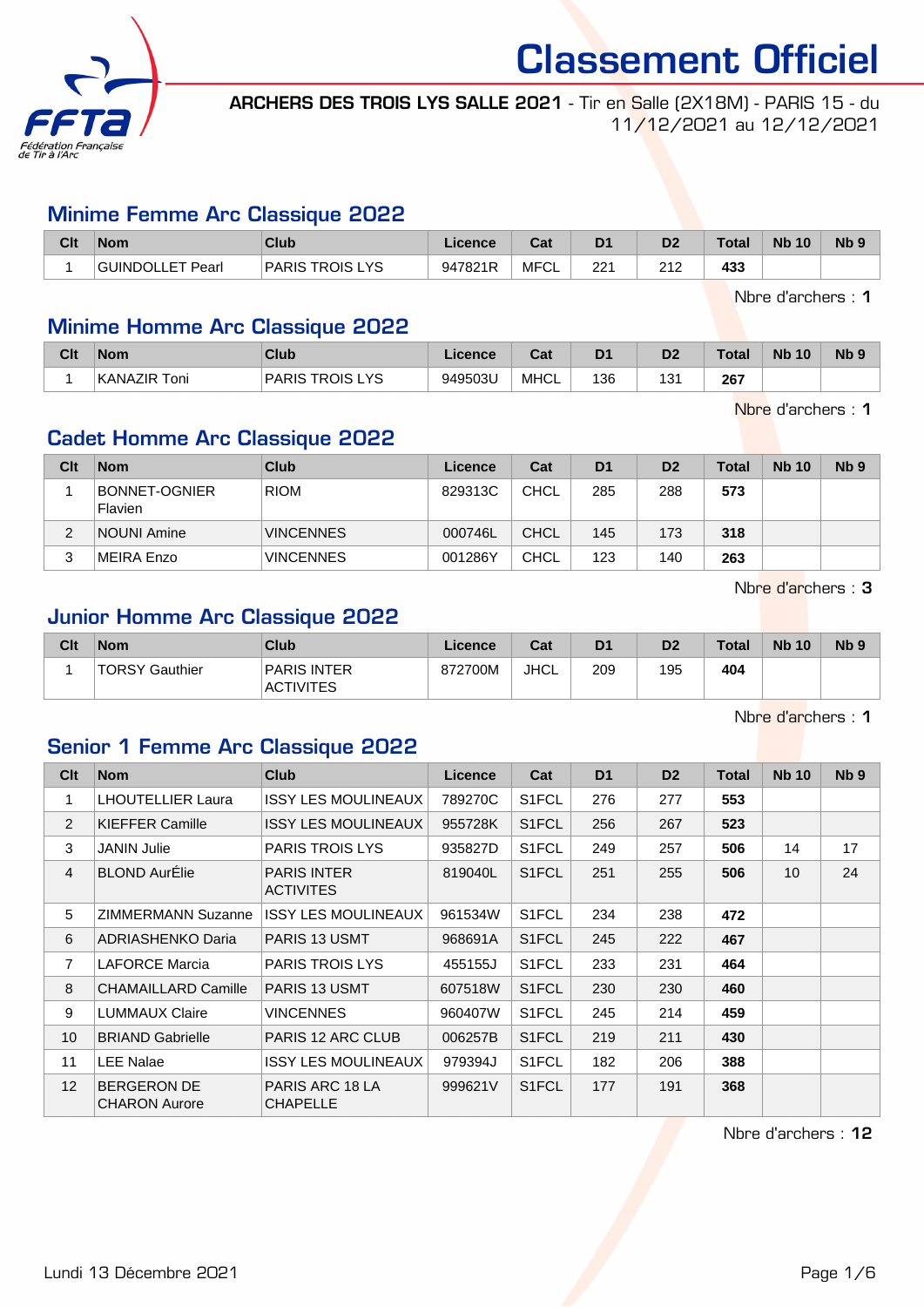

ARCHERS DES TROIS LYS SALLE 2021 - Tir en Salle (2X18M) - PARIS 15 - du 11/12/2021 au 12/12/2021

### Senior 1 Homme Arc Classique 2022

| Clt             | <b>Nom</b>                              | <b>Club</b>                            | <b>Licence</b> | Cat                | D <sub>1</sub> | D <sub>2</sub> | <b>Total</b> | <b>Nb 10</b> | N <sub>b</sub> <sub>9</sub> |
|-----------------|-----------------------------------------|----------------------------------------|----------------|--------------------|----------------|----------------|--------------|--------------|-----------------------------|
| 1               | <b>GUTHERTZ Maxence</b>                 | DRAVEIL SENART                         | 804251L        | S1HCL              | 269            | 281            | 550          | 25           | 24                          |
| $\overline{2}$  | <b>LAFORCE Clement</b>                  | <b>PARIS TROIS LYS</b>                 | 399596U        | S1HCL              | 273            | 277            | 550          | 23           | 24                          |
| 3               | <b>TRAON Louis</b>                      | PARIS 13 USMT                          | 875704C        | S1HCL              | 283            | 266            | 549          |              |                             |
| $\overline{4}$  | <b>HERZOG-LENOIR</b><br><b>Baptiste</b> | PARIS 12 ARC CLUB                      | 968186B        | S1HCL              | 275            | 263            | 538          |              |                             |
| 5               | <b>COUPE Cyrill</b>                     | <b>ISSY LES MOULINEAUX</b>             | 979399P        | S1HCL              | 258            | 258            | 516          |              |                             |
| 6               | <b>LEBOEUF Romain</b>                   | PARIS 13 USMT                          | 006824T        | S1HCL              | 245            | 249            | 494          |              |                             |
| $\overline{7}$  | <b>LEVEQUE Henri</b>                    | <b>PARIS INTER</b><br><b>ACTIVITES</b> | 751442K        | S <sub>1</sub> HCL | 224            | 240            | 464          |              |                             |
| 8               | <b>ZHANG Michael</b>                    | <b>ISSY LES MOULINEAUX</b>             | 952255K        | S1HCL              | 234            | 214            | 448          |              |                             |
| 9               | <b>BRUYERE Remi</b>                     | PARIS TROIS LYS                        | 706738U        | S1HCL              | 231            | 212            | 443          |              |                             |
| 10 <sup>°</sup> | <b>LEROY Frederic</b>                   | <b>PARIS 13 USMT</b>                   | 593949X        | S1HCL              | 213            | 222            | 435          |              |                             |
| 11              | <b>CHANOUX Francois</b>                 | <b>VINCENNES</b>                       | 860068G        | S1HCL              | 222            | 200            | 422          |              |                             |
| 12              | <b>ANCEL Francois</b>                   | <b>PARIS TROIS LYS</b>                 | 969741S        | S1HCL              | 185            | 222            | 407          |              |                             |
| 13              | RACLE Alexi                             | <b>PARIS TROIS LYS</b>                 | 937791N        | S1HCL              | 191            | 175            | 366          |              |                             |
| 14              | <b>ROCHE Valentin</b>                   | <b>VITRY SUR SEINE</b>                 | 681219F        | S1HCL              | 164            | 180            | 344          |              |                             |
| 15              | <b>CARREZ Cyril</b>                     | PARIS ARC 18 LA<br><b>CHAPELLE</b>     | 997520L        | S1HCL              | 142            | 179            | 321          |              |                             |

Nbre d'archers : 15

## Senior 2 Femme Arc Classique 2022

| Clt            | <b>Nom</b>              | Club                                   | Licence | Cat                | D <sub>1</sub> | D <sub>2</sub> | <b>Total</b> | <b>Nb 10</b> | Nb <sub>9</sub> |
|----------------|-------------------------|----------------------------------------|---------|--------------------|----------------|----------------|--------------|--------------|-----------------|
| 1              | <b>WINIARSKI Muriel</b> | <b>VITRY SUR SEINE</b>                 | 847005H | S <sub>2</sub> FCL | 245            | 249            | 494          |              |                 |
| 2              | <b>NIKITINA Irina</b>   | <b>VINEUIL</b>                         | 963240A | S <sub>2</sub> FCL | 259            | 228            | 487          |              |                 |
| 3              | <b>CHICAL Christel</b>  | <b>PARIS INTER</b><br><b>ACTIVITES</b> | 603425X | S <sub>2</sub> FCL | 219            | 234            | 453          |              |                 |
| $\overline{4}$ | <b>PROTAT Celine</b>    | PARIS 13 USMT                          | 838433R | S <sub>2</sub> FCL | 231            | 219            | 450          |              |                 |
| 5              | <b>ELKAIM Berengere</b> | <b>ISSY LES MOULINEAUX</b>             | 979391F | S <sub>2</sub> FCL | 233            | 215            | 448          |              |                 |
| 6              | <b>FREMONT Valerie</b>  | <b>PARIS 13 USMT</b>                   | 798165W | S <sub>2</sub> FCL | 224            | 211            | 435          |              |                 |
| $\overline{7}$ | <b>GALAND Lucie</b>     | <b>PARIS INTER</b><br><b>ACTIVITES</b> | 977299G | S <sub>2</sub> FCL | 212            | 219            | 431          |              |                 |
| 8              | <b>ALVAREZ Lucie</b>    | <b>PARIS 13 USMT</b>                   | 906812R | S <sub>2</sub> FCL | 196            | 203            | 399          |              |                 |
| 9              | <b>LAPORTE Isabelle</b> | <b>PARIS TROIS LYS</b>                 | 969774C | S <sub>2</sub> FCL | 195            | 163            | 358          |              |                 |

Nbre d'archers : 9

# Senior 2 Homme Arc Classique 2022

| Clt | Nom                | Club             | Licence | Cat   | D <sub>1</sub> | D2  | <b>Total</b> | <b>Nb 10</b> | <b>Nb</b> |
|-----|--------------------|------------------|---------|-------|----------------|-----|--------------|--------------|-----------|
|     | PILLAULT Sebastien | IVRY SUR SEINE   | 911042N | S2HCL | 261            | 265 | 526          |              |           |
| -   | PARADIS Olivier    | <b>VINCENNES</b> | 296748C | S2HCL | 252            | 267 | 519          |              |           |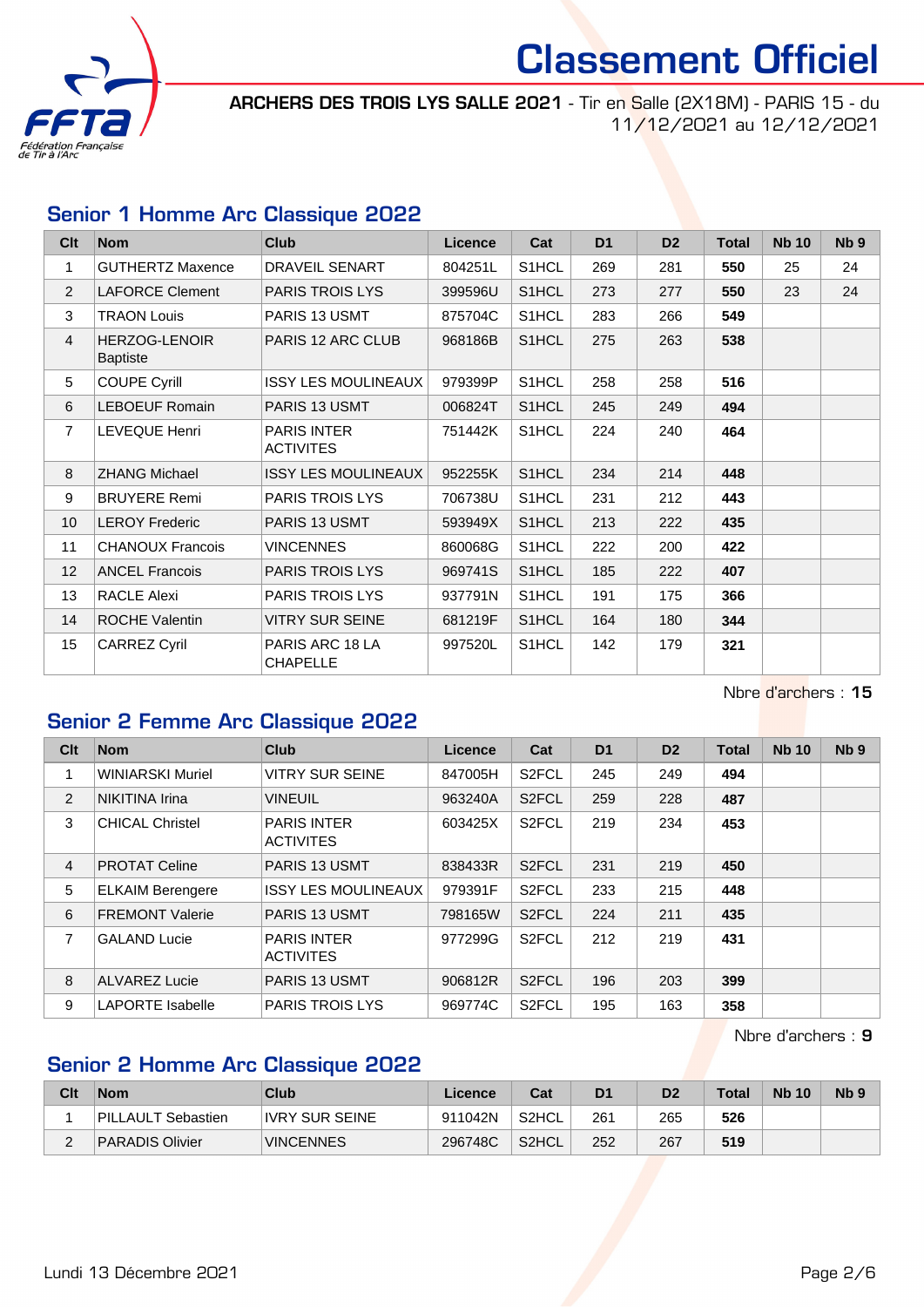

ARCHERS DES TROIS LYS SALLE 2021 - Tir en Salle (2X18M) - PARIS 15 - du 11/12/2021 au 12/12/2021

## Senior 2 Homme Arc Classique 2022 (Suite)

| Clt             | <b>Nom</b>                             | <b>Club</b>                            | Licence | Cat                | D <sub>1</sub> | D <sub>2</sub> | <b>Total</b> | <b>Nb 10</b> | N <sub>b</sub> <sub>9</sub> |
|-----------------|----------------------------------------|----------------------------------------|---------|--------------------|----------------|----------------|--------------|--------------|-----------------------------|
| 3               | <b>OUTTRABADY Lucky</b>                | <b>IVRY SUR SEINE</b>                  | 909360K | S2HCL              | 262            | 254            | 516          |              |                             |
| 4               | <b>BERLING Etienne</b>                 | PARIS 13 USMT                          | 734006H | S2HCL              | 255            | 259            | 514          |              |                             |
| 5               | <b>OURY Michel</b>                     | PARIS TROIS LYS                        | 725100C | S <sub>2</sub> HCL | 254            | 258            | 512          |              |                             |
| 6               | <b>BROUSSELLE Patrick</b>              | <b>PARIS 13 USMT</b>                   | 900153C | S2HCL              | 248            | 251            | 499          |              |                             |
| $\overline{7}$  | <b>BETTIOL Stephane</b>                | PARIS 13 USMT                          | 971867C | S <sub>2</sub> HCL | 247            | 249            | 496          |              |                             |
| 8               | <b>SANDRIN David</b>                   | <b>MANTES LA JOLIE</b>                 | 869054Z | S2HCL              | 241            | 247            | 488          |              |                             |
| 9               | PENET Sylvain                          | <b>PARIS INTER</b><br><b>ACTIVITES</b> | 948350R | S <sub>2</sub> HCL | 239            | 247            | 486          |              |                             |
| 10 <sup>°</sup> | <b>LACHKAR Thibaut</b>                 | PARIS TROIS LYS                        | 969772A | S2HCL              | 239            | 246            | 485          |              |                             |
| 11              | <b>MELSCOET Philippe</b>               | <b>VINEUIL</b>                         | 917155H | S <sub>2</sub> HCL | 238            | 246            | 484          |              |                             |
| 12              | <b>AUGEY Guillaume</b>                 | PARIS TROIS LYS                        | 956225A | S2HCL              | 236            | 232            | 468          |              |                             |
| 13              | <b>NIKICHINE Alexis</b>                | PARIS GAZELEC ST<br><b>DENIS</b>       | 619203X | S2HCL              | 229            | 237            | 466          |              |                             |
| 14              | <b>BARRE Sebastien</b>                 | PARIS 13 USMT                          | 749615Z | S <sub>2</sub> HCL | 220            | 236            | 456          |              |                             |
| 15              | <b>LAPORTE Marc</b>                    | <b>PARIS TROIS LYS</b>                 | 969775D | S <sub>2</sub> HCL | 201            | 201            | 402          |              |                             |
| 16              | <b>BERBEROVIC Esad</b>                 | PARIS ARC 18 LA<br><b>CHAPELLE</b>     | 863423D | S2HCL              | 195            | 192            | 387          |              |                             |
| 17              | <b>JARDIN</b> Étienne                  | PARIS TROIS LYS                        | 990200E | S2HCL              | 192            | 177            | 369          |              |                             |
| 18              | <b>COULET Alexandre</b>                | <b>VINCENNES</b>                       | 000763E | S2HCL              | 190            | 174            | 364          |              |                             |
| 19              | <b>VERNHES-</b><br>LERMUSIAUX Aurelien | PARIS ARC 18 LA<br><b>CHAPELLE</b>     | 016601V | S2HCL              | 164            | 194            | 358          |              |                             |
| 20              | <b>LECLERC Jean Marc</b>               | <b>VITRY SUR SEINE</b>                 | 946518Z | S2HCL              | 97             | 107            | 204          |              |                             |

Nbre d'archers : 20

### Senior 3 Femme Arc Classique 2022

| Clt | <b>Nom</b>                 | Club                               | Licence | Cat   | D <sub>1</sub> | D <sub>2</sub> | <b>Total</b> | <b>Nb 10</b> | Nb <sub>9</sub> |
|-----|----------------------------|------------------------------------|---------|-------|----------------|----------------|--------------|--------------|-----------------|
|     | <b>MORISCOT Rose-Marie</b> | AIX EN PROVENCE                    | 849279E | S3FCL | 256            | 263            | 519          |              |                 |
| 2   | <b>LAUGIER Catherine</b>   | <b>PARIS TROIS LYS</b>             | 359088N | S3FCL | 255            | 240            | 495          |              |                 |
| 3   | <b>PELIEU Catherine</b>    | <b>PARIS ASRTL</b>                 | 693437L | S3FCL | 216            | 237            | 453          |              |                 |
| 4   | <b>STOLINSKI Marie</b>     | ROSNY S/BOIS CSL                   | 418541L | S3FCL | 225            | 221            | 446          |              |                 |
| 5   | <b>PAGNOUX Chantal</b>     | PARIS ARC 18 LA<br><b>CHAPELLE</b> | 656508W | S3FCL | 205            | 185            | 390          |              |                 |
| 6   | <b>DENISE Marie Claire</b> | <b>ISSY LES MOULINEAUX</b>         | 401091U | S3FCL | 178            | 189            | 367          |              |                 |

Nbre d'archers : 6

# Senior 3 Homme Arc Classique 2022

| Clt | Nom           | Club             | Licence | Cat   | D1  | D <sub>2</sub> | Total | <b>Nb 10</b> | N <sub>b</sub> <sub>9</sub> |
|-----|---------------|------------------|---------|-------|-----|----------------|-------|--------------|-----------------------------|
|     | CADIEU Daniel | IMANTES LA JOLIE | 731067N | S3HCL | 263 | 246            | 509   |              |                             |
| -   | PERON Erwan   | PARIS ARC CLUB   | 602665W | S3HCL | 267 | 227            | 494   | 16           | 2 <sup>1</sup>              |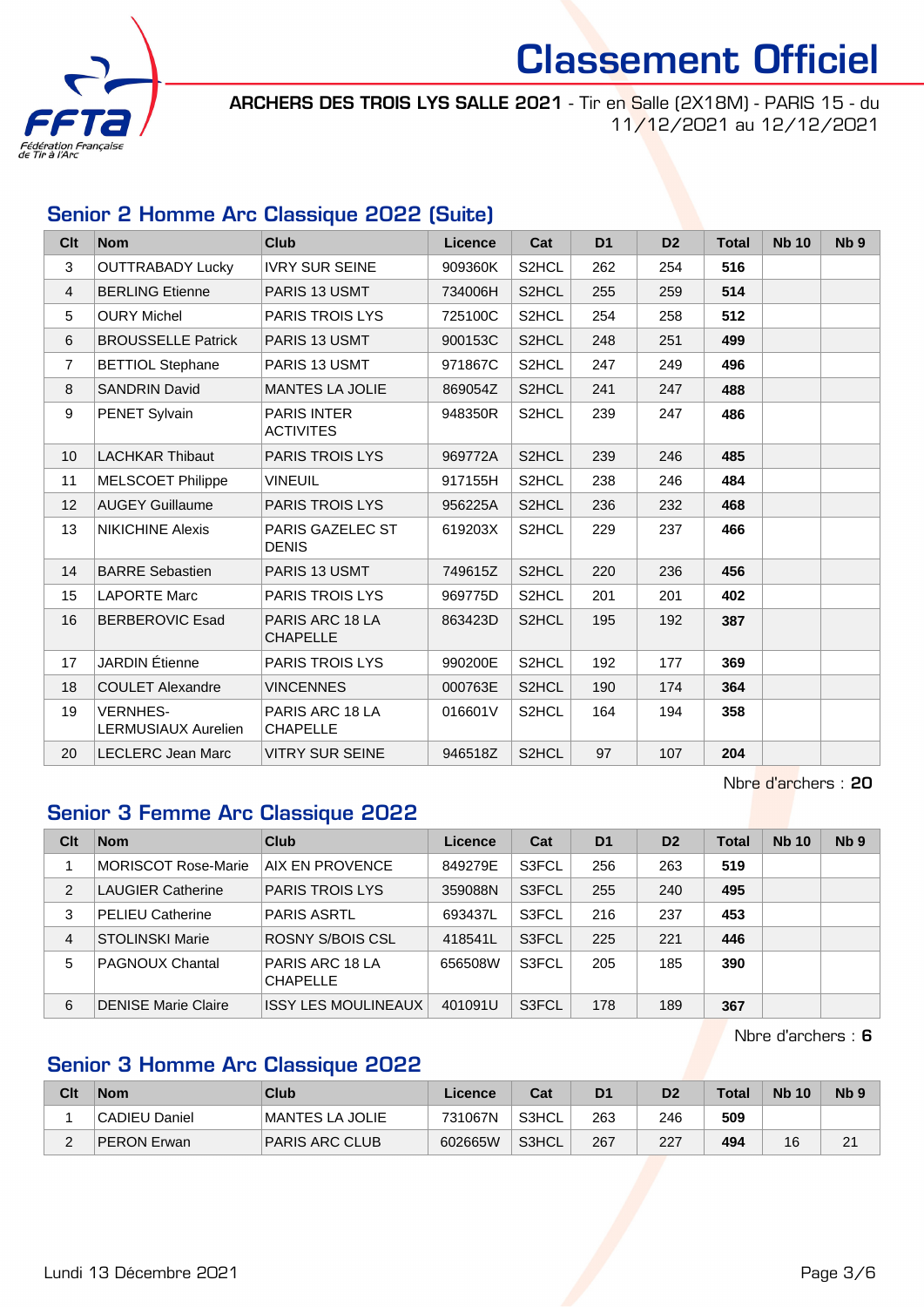

ARCHERS DES TROIS LYS SALLE 2021 - Tir en Salle (2X18M) - PARIS 15 - du 11/12/2021 au 12/12/2021

# Senior 3 Homme Arc Classique 2022 (Suite)

| Clt               | <b>Nom</b>                 | <b>Club</b>                            | Licence | Cat   | D <sub>1</sub> | D <sub>2</sub> | <b>Total</b> | <b>Nb 10</b>      | N <sub>b</sub> <sub>9</sub> |
|-------------------|----------------------------|----------------------------------------|---------|-------|----------------|----------------|--------------|-------------------|-----------------------------|
| 3                 | <b>HOENI Jean-Francois</b> | <b>PARIS 13 USMT</b>                   | 633106J | S3HCL | 254            | 240            | 494          | $12 \overline{ }$ | 17                          |
| $\overline{4}$    | <b>HACHET Pascal</b>       | <b>PARIS ASRTL</b>                     | 916254D | S3HCL | 246            | 236            | 482          |                   |                             |
| 5                 | <b>STEINER Efroim</b>      | <b>PARIS INTER</b><br><b>ACTIVITES</b> | 294289E | S3HCL | 263            | 218            | 481          |                   |                             |
| 6                 | <b>CAUET Michel</b>        | <b>PARIS TROIS LYS</b>                 | 222705W | S3HCL | 232            | 237            | 469          |                   |                             |
| 7                 | <b>MANIEZ Michel</b>       | <b>PARIS ASRTL</b>                     | 891867W | S3HCL | 225            | 242            | 467          |                   |                             |
| 8                 | <b>GAMOT Armand</b>        | <b>ISSY LES MOULINEAUX</b>             | 467985E | S3HCL | 216            | 232            | 448          |                   |                             |
| 9                 | <b>HERNANDEZ Michel</b>    | <b>PARIS ARCHERS</b>                   | 755339W | S3HCL | 225            | 222            | 447          |                   |                             |
| 10                | TASSIN Jean-Francois       | ASNIERES SUR SEINE                     | 809439A | S3HCL | 244            | 190            | 434          |                   |                             |
| 11                | <b>ABRIOU Didier</b>       | <b>VITRY SUR SEINE</b>                 | 968486C | S3HCL | 197            | 218            | 415          |                   |                             |
| $12 \overline{ }$ | <b>BOUHIER Yvon</b>        | <b>VITRY SUR SEINE</b>                 | 775619P | S3HCL | 205            | 200            | 405          |                   |                             |

Nbre d'archers : 12

#### Senior 1 Femme Arc à Poulies 2022

| Clt | <b>Nom</b>    | Club                          | Licence | $R_{\rm eff}$<br>ual                  | D <sub>1</sub> | D <sub>2</sub> | Total | <b>N<sub>b</sub></b><br>10 | N <sub>b</sub> 9 |
|-----|---------------|-------------------------------|---------|---------------------------------------|----------------|----------------|-------|----------------------------|------------------|
|     | SERGENT Flora | ' PARIS TROIS L<br><b>LYS</b> | 921900R | S <sub>1</sub> FC <sub>O</sub><br>ึ∪∪ | 162            | 252            | 414   |                            |                  |

Nbre d'archers : 1

#### Senior 1 Homme Arc a Poulies 2022

| Clt | <b>Nom</b>                          | Club                 | Licence | Cat                | D <sub>1</sub> | D <sub>2</sub> | Total | <b>Nb 10</b> | N <sub>b</sub> 9 |
|-----|-------------------------------------|----------------------|---------|--------------------|----------------|----------------|-------|--------------|------------------|
|     | DE LAUGIER DE<br>BEAURECUEIL Thomas | IISSY LES MOULINEAUX | 861844M | S <sub>1</sub> HCO | 286            | 283            | 569   |              |                  |
|     | CORSAT Bastien                      | PARIS 13 USMT        | 420070Y | S <sub>1</sub> HCO | 276            | 269            | 545   |              |                  |

Nbre d'archers : 2

#### Senior 2 Femme Arc à Poulies 2022

| Clt | <b>Nom</b>                | Club                   | Licence | Cat                | D <sub>1</sub> | D <sub>2</sub> | <b>Total</b> | <b>Nb 10</b> | Nb <sub>9</sub> |
|-----|---------------------------|------------------------|---------|--------------------|----------------|----------------|--------------|--------------|-----------------|
|     | <b>VOGT-BORDURE Anne</b>  | PARIS TROIS LYS        | 971738M | S <sub>2</sub> FCO | 268            | 273            | 541          |              |                 |
|     | <b>IMANIERE Catherine</b> | <b>PARIS 13 USMT</b>   | 710526L | S <sub>2</sub> FCO | 266            | 267            | 533          |              |                 |
|     | BOLESSE Cecile            | <b>PARIS TROIS LYS</b> | 402285S | S <sub>2</sub> FCO | 263            | 264            | 527          |              |                 |

Nbre d'archers : 3

#### Senior 2 Homme Arc à Poulies 2022

| Clt | <b>Nom</b>             | Club                       | Licence | Cat                | D <sub>1</sub> | D <sub>2</sub> | <b>Total</b> | <b>Nb 10</b> | N <sub>b</sub> <sub>9</sub> |
|-----|------------------------|----------------------------|---------|--------------------|----------------|----------------|--------------|--------------|-----------------------------|
|     | <b>BORE Franck</b>     | IISSY LES MOULINEAUX       | 850959F | S <sub>2</sub> HCO | 281            | 277            | 558          |              |                             |
|     | GARDON Romain          | <b>ISSY LES MOULINEAUX</b> | 958031N | S <sub>2</sub> HCO | 273            | 273            | 546          |              |                             |
|     | <b>BITTOUN Patrick</b> | PARIS 13 USMT              | 762783M | S <sub>2</sub> HCO | 225            | 212            | 437          |              |                             |

Nbre d'archers : 3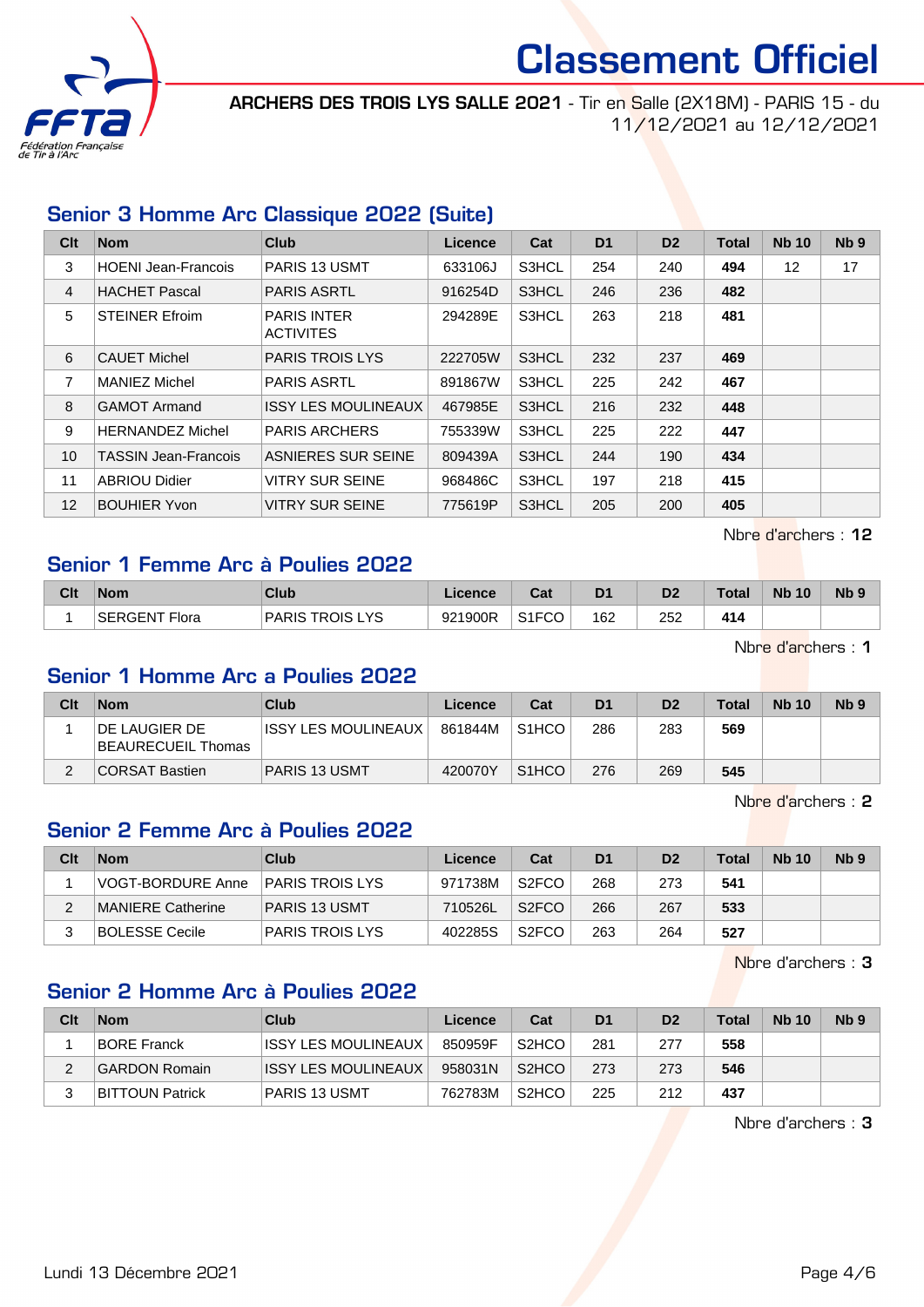

ARCHERS DES TROIS LYS SALLE 2021 - Tir en Salle (2X18M) - PARIS 15 - du 11/12/2021 au 12/12/2021

#### Senior 3 Homme Arc à Poulies 2022

| Clt | <b>Nom</b>            | Club             | ∟icence⊦ | Cat   | D <sub>1</sub> | D <sub>2</sub> | Total | <b>Nb 10</b> | N <sub>b</sub> <sub>9</sub> |
|-----|-----------------------|------------------|----------|-------|----------------|----------------|-------|--------------|-----------------------------|
|     | Gilles<br><b>HUET</b> | <b>VINCENNES</b> | 720943J  | S3HCO | 269            | 274            | 543   |              |                             |
| ⌒   | ALLAM Michel          | <b>VINCENNES</b> | 872615V  | S3HCO | 260            | 264            | 524   |              |                             |

Nbre d'archers : 2

#### Adultes Femme Bare Bow 2022

| Clt | <b>Nom</b>     | Club                 | cence   | val   | D <sub>1</sub> | D <sub>2</sub> | Total | <b>N<sub>b</sub></b><br>10 <sup>°</sup> | N <sub>b</sub> <sub>9</sub> |
|-----|----------------|----------------------|---------|-------|----------------|----------------|-------|-----------------------------------------|-----------------------------|
|     | PHAM<br>_aurie | JSMT<br><b>PARIS</b> | 006830Z | S1FBB | 196            | ר ה<br>୵୵୵     | 418   |                                         |                             |

Nbre d'archers : 1

#### Adultes Homme Bare Bow 2022

| Clt | <b>Nom</b>        | <b>Club</b>               | icence  | <b>Dat</b><br>⊌a⊧              | D <sub>1</sub> | D <sub>2</sub>       | Total | 10<br><b>Nb</b> | N <sub>b</sub> <sub>9</sub> |
|-----|-------------------|---------------------------|---------|--------------------------------|----------------|----------------------|-------|-----------------|-----------------------------|
|     | Francois<br>-AMA- | . ARCHERS<br><b>PARIS</b> | 875545E | S <sub>2</sub> H <sub>BB</sub> | 225            | 208<br>$\sim$ $\sim$ | 433   |                 |                             |

Nbre d'archers : 1

# Autres tirs

## Senior 1 Homme Arc Classique 2022

| Tir | Nom                    | Club                               | Licence | $R_{\rm eff}$<br>ual | D <sub>1</sub> | D <sub>2</sub> | $\tau$ otal | <b>Nb</b><br>10 | N <sub>b</sub> <sub>9</sub> |
|-----|------------------------|------------------------------------|---------|----------------------|----------------|----------------|-------------|-----------------|-----------------------------|
| Tir | <b>LAFORCE Clement</b> | ve<br><b>TROIS</b><br><b>PARIS</b> | 399596L | S <sub>1</sub> HCL   | מדמ            | 283            | 555         |                 |                             |

Nbre d'archers : 1

#### Senior 2 Homme Arc Classique 2022

| <b>Tir</b> | <b>Nom</b>                | Club                     | Licence | r.,<br>ual | D <sub>1</sub> | D2  | Total | <b>N<sub>b</sub></b><br>10 <sup>°</sup> | N <sub>b</sub> <sub>9</sub> |
|------------|---------------------------|--------------------------|---------|------------|----------------|-----|-------|-----------------------------------------|-----------------------------|
| Tir.       | Guillaume<br><b>AUGEY</b> | ve<br><b>PARIS TROIS</b> | 956225A | S2HCL      | 214            | 205 | 419   |                                         |                             |

Nbre d'archers : 1

## Senior 3 Femme Arc Classique 2022

| Tir   | <b>Nom</b>          | Club                        | Licence | Cat   | D <sub>1</sub> |     | <b>Total</b> | <b>Nb 10</b> | N <sub>b</sub> <sub>9</sub> |
|-------|---------------------|-----------------------------|---------|-------|----------------|-----|--------------|--------------|-----------------------------|
| Tir 2 | MORISCOT Rose-Marie | <b>AIX EN PROVENCE</b>      | 849279E | S3FCL | 228            | 241 | 469          |              |                             |
| Tir 2 | DENISE Marie Claire | <b>IISSY LES MOULINEAUX</b> | 401091U | S3FCL | 204            | 187 | 391          |              |                             |

Nbre d'archers : 2

# Senior 3 Homme Arc Classique 2022

| <b>Tir</b>       | <b>Nom</b>                    | Club                            | Licence | ີາ<br>ua | D <sub>1</sub> |     | <b>Total</b> | <b>Nb 10</b> | N <sub>b</sub> |
|------------------|-------------------------------|---------------------------------|---------|----------|----------------|-----|--------------|--------------|----------------|
| Tir <sub>2</sub> | ⊥GAMOT<br><sup>:</sup> Armand | LES MOULINEAUX<br><b>ISSY L</b> | 467985E | S3HCL    | 225            | 208 | 433          |              |                |

Nbre d'archers : 1

Nombre total d'archers : 93

Club Organisateur : 0875022 ARCHERS DES TROIS LYS Arbitre responsable : 026855R ROSSIGNOL JACQUES

Liste des arbitres :